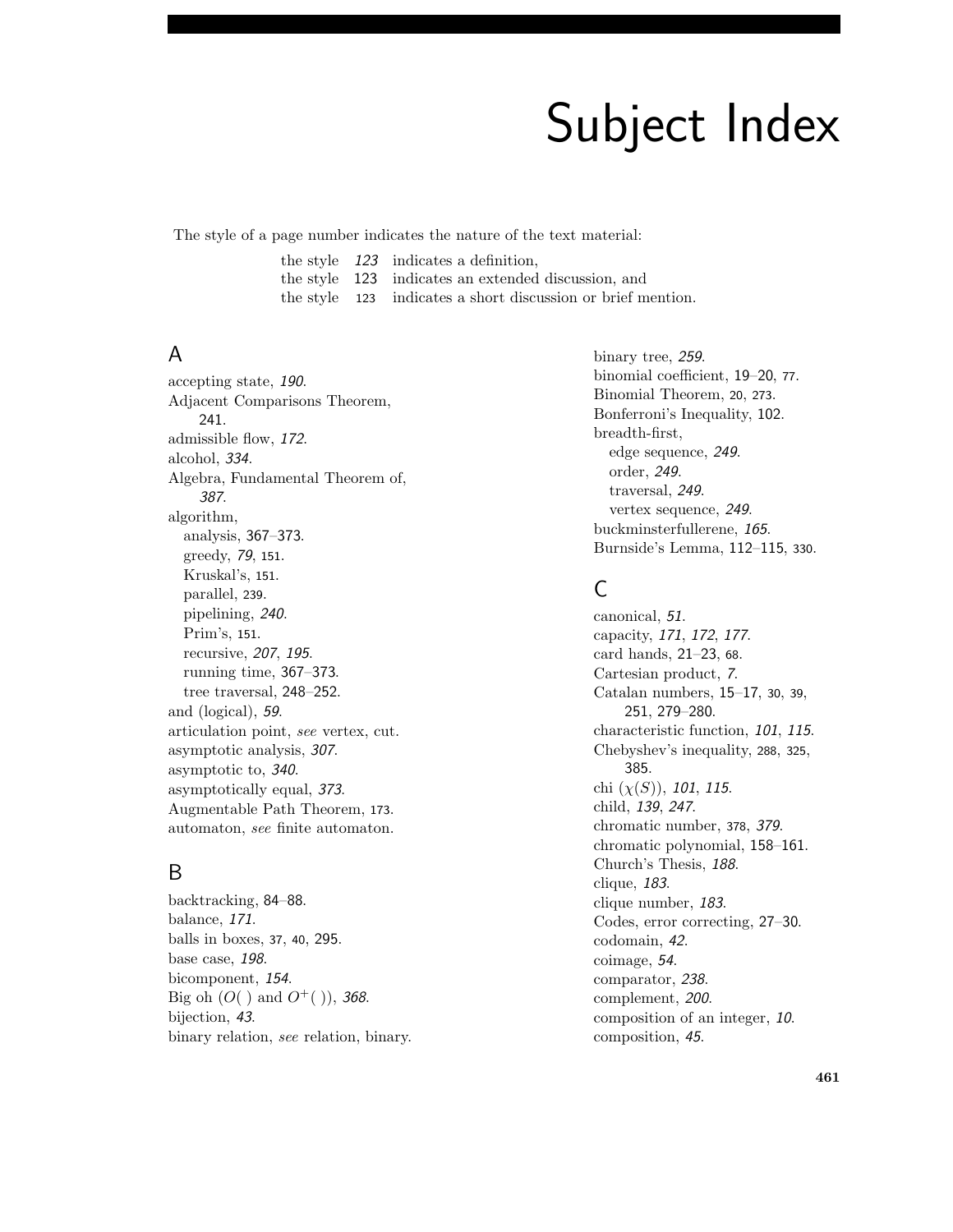conjunctive form, 203 . connected component, 133 . convolution, 272 . cut partition, 177. cycle, 133 . directed, 142. Hamiltonian, 136 . index, 333 . length, 147. of a permutation, see permutation, cycle. permutation, 46 .

## D

data structure, graph representation, 146 . RP-tree, 264 . tree traversal, 249 . decision, 66. degree of the face, 164. DeMorgan's law, 61. depth-first, edge sequence, 248 . postorder traversal, 249 . preorder traversal, 249 . traversal, 84 , 248 . vertex sequence, 248 . derangement, 50, 99, 283, 318. derivation, 255. descendant, 153. digraph, 142 . enumerative use, 310-312. finite automaton and, 189-192. functional, 142, 329, 356. simple, 142 . strongly connected, 144 . direct insertion order, 71, 78-79. direct product, see set, direct product. disjunctive form, 200. disjunctive normal form, 62. distinct representative, 178-179. distribution, uniform, 381. divide and conquer, 9, 220, 232. Dobinski's formula, 320 . domain, 42 . domino arrangement, 89 , 310 –312 .

#### E

edge, 66, 122, 123. contraction, 159 . cut, 134 . deletion, 159. parallel, 122, 125. subgraph, induced by, 133. EGF, 316. elementary event, 381. envelope game, 42 . equations, number of solutions to, 98 . equivalence relation, see relation, equivalence. Error correcting code, 27 –30 . error, relative, 12 . Euler characteristic, 162 . Euler phi function, 100, 105. Euler's relation, 163 –164 . Eulerian trail, 145 . event, 381 . event, elementary, 381. exclusive or, 60. expectation of a random variable, 384 . exponential formula, 321 –326 .

## F

falling factorial, 11. father, 139. Ferris wheel, 112 . Fibonacci numbers, 34 , 36 , 224 , 275 –276 , 277 . finite automaton, 189-192. deterministic, 191. enumerative use, 310-312. grammar of, 191 , 256 . non-d=d, 191 . nondeterministic, 191 . regular sequences and, 304 . finite state machine, see finite automaton. flow, 171 . flows in network, 170-179. forest, 326 . Four Color Theorem, 158. full binary tree, 259. function, 42 .  $\lfloor x \rfloor$  (floor), 26.  $\bar{x}$  (ceiling), 344.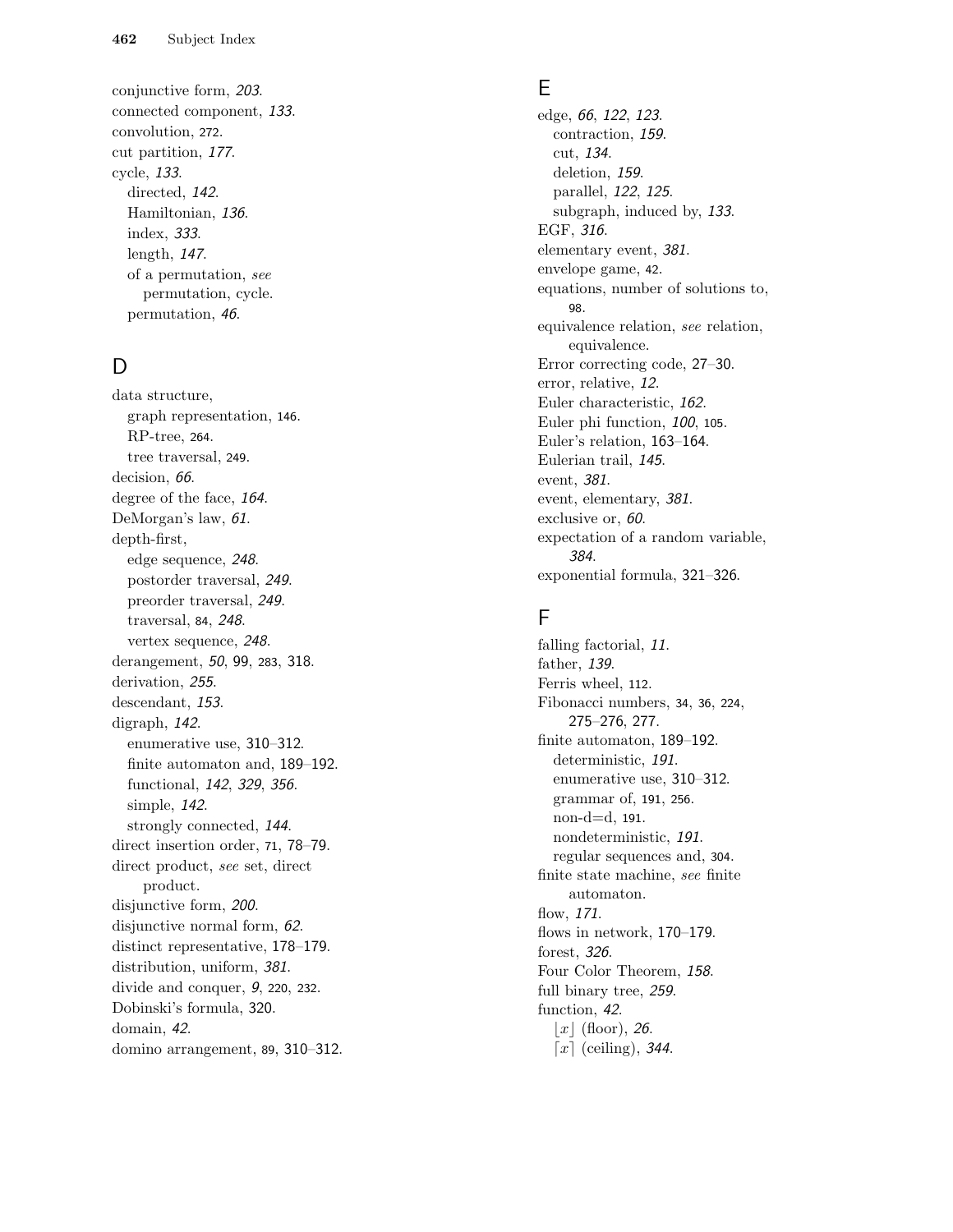function (*continued*): bijective, 43 . Boolean, 59 , 200 . characteristic, 101, 115. codomain of, 42 . coimage of, 54 . domain of, 42 . Euler phi  $(\varphi)$ , 100, 105, 338.  $\exp(z) = e^z$ , 321. Gamma (Γ), 349 . generating, see generating function. graph, incidence, 123 . image of, 54 . incidence, 123 . injective, 43 . inverse, 43, 54. lex order listing, 76 . monotone, 52 . monotonic, 51 –52 .  $\binom{n}{k}$  (binomial coefficient), 19. nondecreasing, 51. one-line notation for, 42 . one-to-one, see function, injective. onto, see function, surjective. ordinary generating, 269 . rank, see rank. recursive, 188. restricted growth, 58 . restriction of, 132 . strictly decreasing, lex order, 77 –78 . surjective, 43, 97. two line notation for, 43 . unrank, see rank. Fundamental Theorem of Algebra, 387.

## G

generating function, 19, 36, 269. exponential, 316 . ordinary, 269 . grammar, automaton and, 191 . context-free, 254 . nonterminal symbol, 254 . phrase structure, 256 . production, 254 . regular, 256 . regular and finite automaton, 256 . grammar (continued ): terminal symbol, 254 . graph, 123 . bicomponents of, 154 –155 . biconnected, 154 , 167 . bipartite, 134 . circuit, 135 . clique number, 183 . coloring, 157-161, 372, 378. complete, 160. connected, 133 . directed, 142. dual, 162 . embedding, 149, 165. Eulerian, 135 . Hamiltonian, 136 . isomorphism, 128 . matrix representation of, 146 . multigraph, 124 . oriented simple, 144 . planar, 149, 162–169. planar, coloring, 165 –166 . regular, 164 . rooted, 138 . simple, 122 . st-labeling, 168. unlabeled, 125, 129. Gray code, 81-82, 86, 220. group, 112 . alternating, 49 . cyclic, 116, 333. dihedral, 116. permutation, 112 . symmetric, 49 .

## H

hands of cards, 21-23, 68. Hanoi, Tower of, 214 –216 . heap, 236 . Heawood's Theorem, 165 . height, 230.

## I

identifier, 255 . image, 54 . Inclusion and Exclusion Principle, 94 –104 . independent random variables, 383 . induction, 198 –203 , 361 –365 . induction assumption, 198, 361.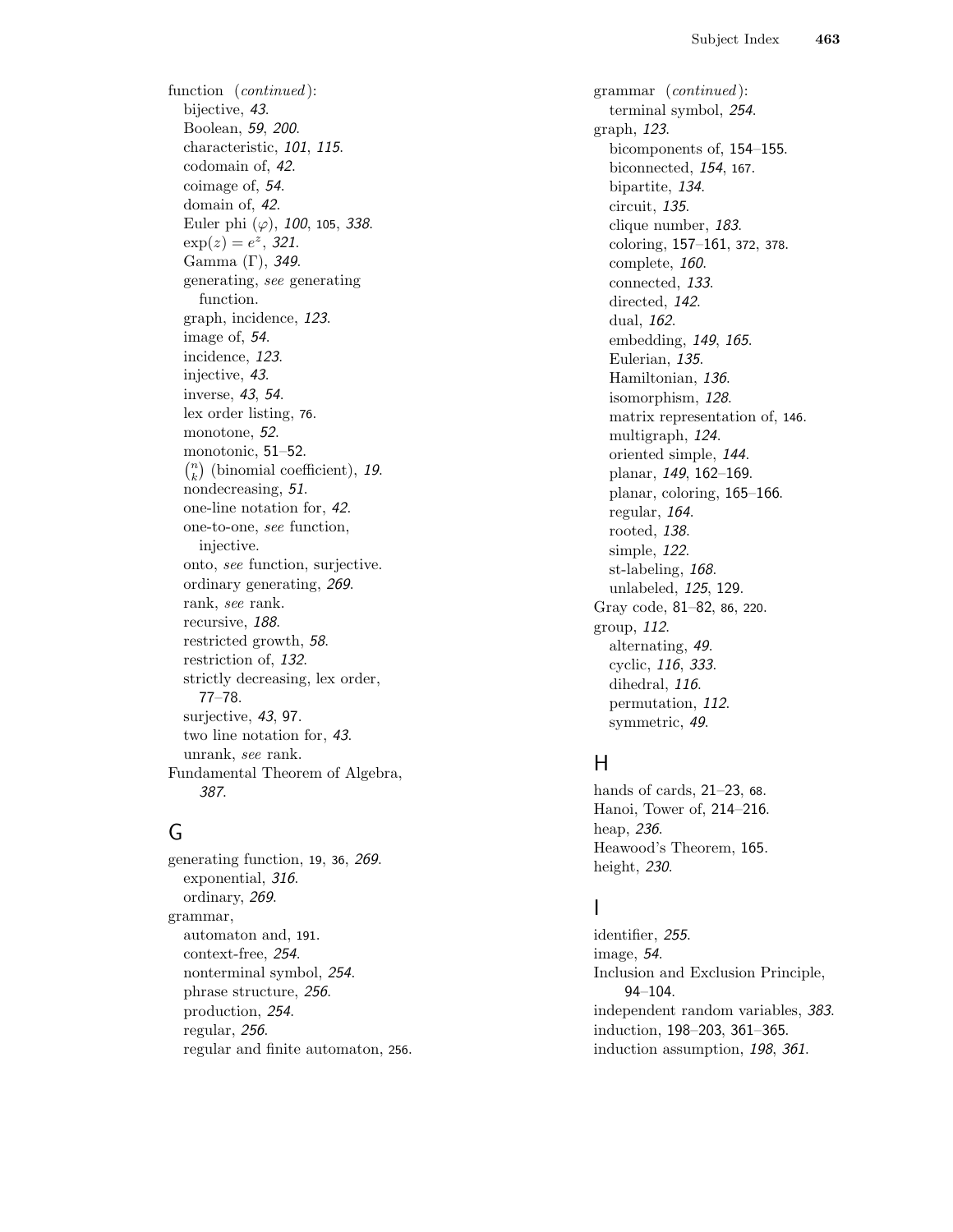induction hypothesis, 198, 361. inductive step, 198, 361. initial condition, see recursion, initial condition. injection, 43 . input symbol, 190 . involution, 47. isomer, 334 . isomorphism, graph, 128 . isthmus, see edge, cut.

#### K

Kuratowski's theorem, 162 .

## L

l'Hôpital's Rule, 352. Lagrange inversion, 326 . language, 254, 256. Language Recognition Problem, 378 . Latin rectangle, 179 . Latin square, 88. leaf, 139, 0, 247. lex order, 7. bucket sort and, 234 . functions listed in, 76 . listing in, 66 . permutations listed in, 70 . strictly decreasing functions listed in, 77 . lexicographic order, see lex order. lineal pair, 153. linear ordering, 11. see also list.  $list, 5, 6.$ basic counting formulae, 40 . circular, 13 , 112 . unordered, 51 –52 . with repetition,  $6-8$ . without repetition, 11-12. listing, by backtracking, 84 –87 . symmetry invariant, 109. Little oh  $(o($   $)),$  373. local description, 213 . loop, 142 .

#### M

machine, finite state, see finite automaton. map, 158 . map coloring, 165-166. map, coloring, 158 . Marriage Problem, Stable, 194. Marriage Theorem, 178 . matrix, graph represented by, 146 . nilpotent, 147. permutation, 48 . Max-Flow Min-Cut Theorem, 177 . maximum flow, 172 . mean of a random variable, 384. Menger's theorem, 180. mergesort, see sort, merge. Monte Carlo simulation, 264 . multinomial coefficient, 23 –24 , 31 . Multinomial Theorem, 31 . multiplication, polynomial, 343 . multiset, 5, 36–37, 51–52.

#### N

necklace, 113 . network flow, 170 –179 . node, see vertex. nonterminal symbol, 254 . notation, one-line, 42 . postorder, 253 . reverse Polish, 253 . two-line, 43 . NP-complete, see problem, NP-complete.  $n, 41$ . number, Catalan, 15-17, 30, 39, 251, 279 –280 . chromatic, 378 , 379 . Fibonacci, 34, 36, 199, 204, 224, 275 –276 , 277 . partition of, 37, <sup>295</sup> . Stirling, 34, 324.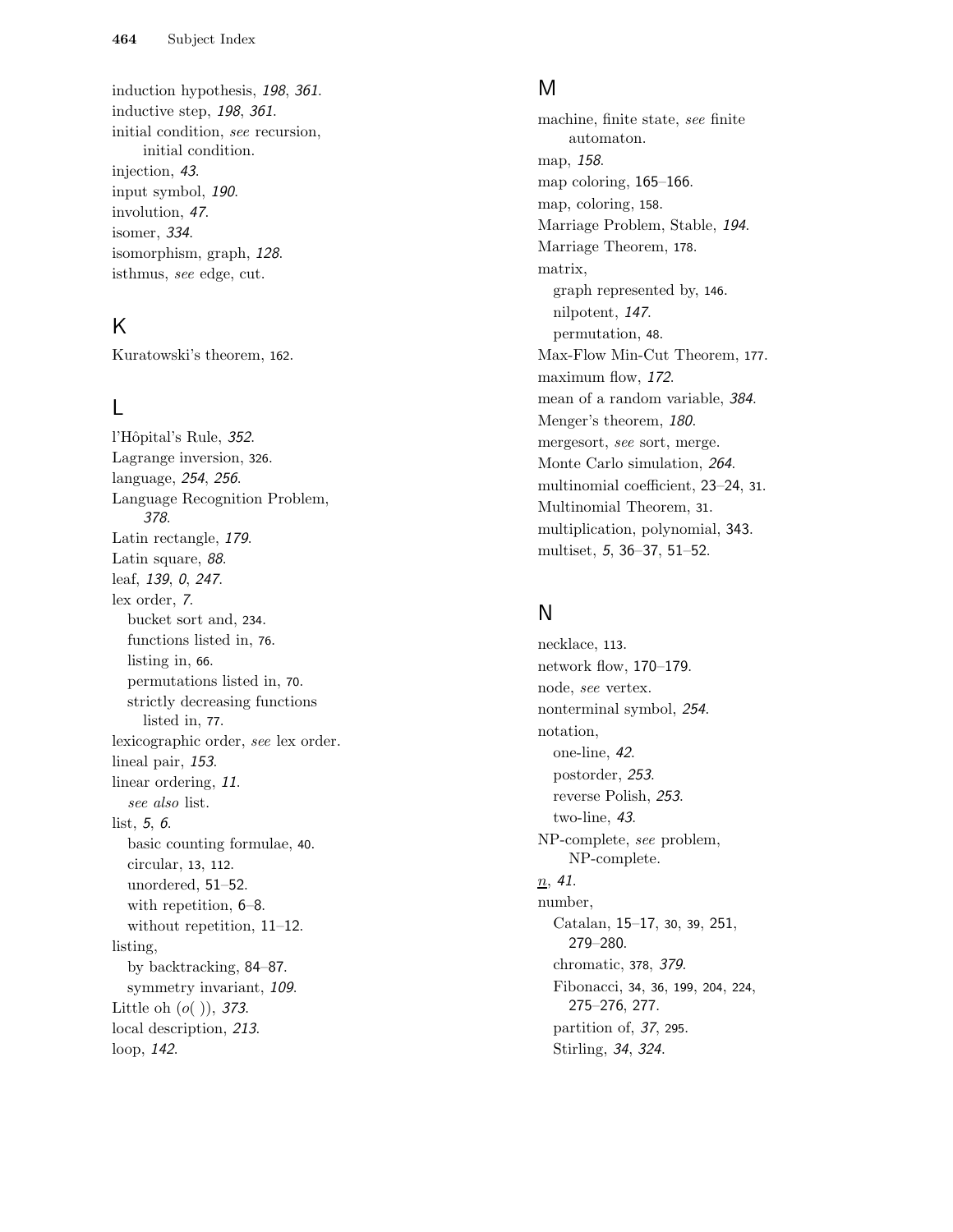## O

OGF, 269. Oh, big oh  $(O($  ) and  $O<sup>+</sup>($   $)),$  368. Oh, little oh  $(o($   $)),$  373. one-line notation, 42 . or (logical), 59 . or (logical), exclusive, 60 . orbit, 330 . order, linear, see list. output symbol, 190 .

#### P

palindrome, 9 . parallel edges, 122 . parent, 139 . parsing, 255 . partial fraction, 276 , 387 . partial order, 103 . partition of a number, 37, <sup>295</sup> . partition of a set, see set partition. partition, cut, 176 –179 . Pascal's triangle, 32 . path, 66, 131. augmentable, 173 . directed, 142. increment of the, 173 . length, 147. permutation, 43, 45-48. alternating, 327. cycle form, 46 . cycle length, 46 . derangement, 50. direct insertion order, 71, 78-79. involution, 47. lex order listing, 70 . parity of, 49 . transposition order, 72 . Philip Hall Theorem, 178 . Pigeonhole Principle, 55 –57 , 58 . pipelining, 240 . Pólya's Theorem, 333-338. polynomial multiplication, 343 . polynomial, chromatic, 158 –161 . popping, 215 . postorder, edge sequence., 249 . notation, 253 . traversal, 249 . vertex sequence;, 249 .

preorder, edge sequence;, 249 . traversal, 249 . vertex sequence;, 249 . principal subtree, 247. probability space, 381. problem, assignment, 178 . bin packing, 379 . coloring, 378 . halting, 188. intractable, 378 .  $n$  queens, 90. NP-complete, 377 –379 . NP-easy, 378 . NP-hard, 378 . scheduling, 158 . tractable, 378 . production, 254 , 256 . programming, Prüfer sequence, 141. pushing, 215 .

# Q

queens problem, 90 . queue, 249 .

## R

Ramsey Theory, 201 . random variable, 382 . expectation, 384 . independence, 383 . mean, 384 . variance, 384 . rank, 70 . all functions in lex order, 77 . formula for, 76 . permutations in direct insertion order, 79 . strictly decreasing functions in lex order, 78 , 87 . subsets of given size, 78 , 87 . recursion, 32-35, 197, 224. constant coefficient, 282 –283 . initial condition, 32 . linear, 341 . recursive, approach, 204, 195. definition, 204. formula, 204 .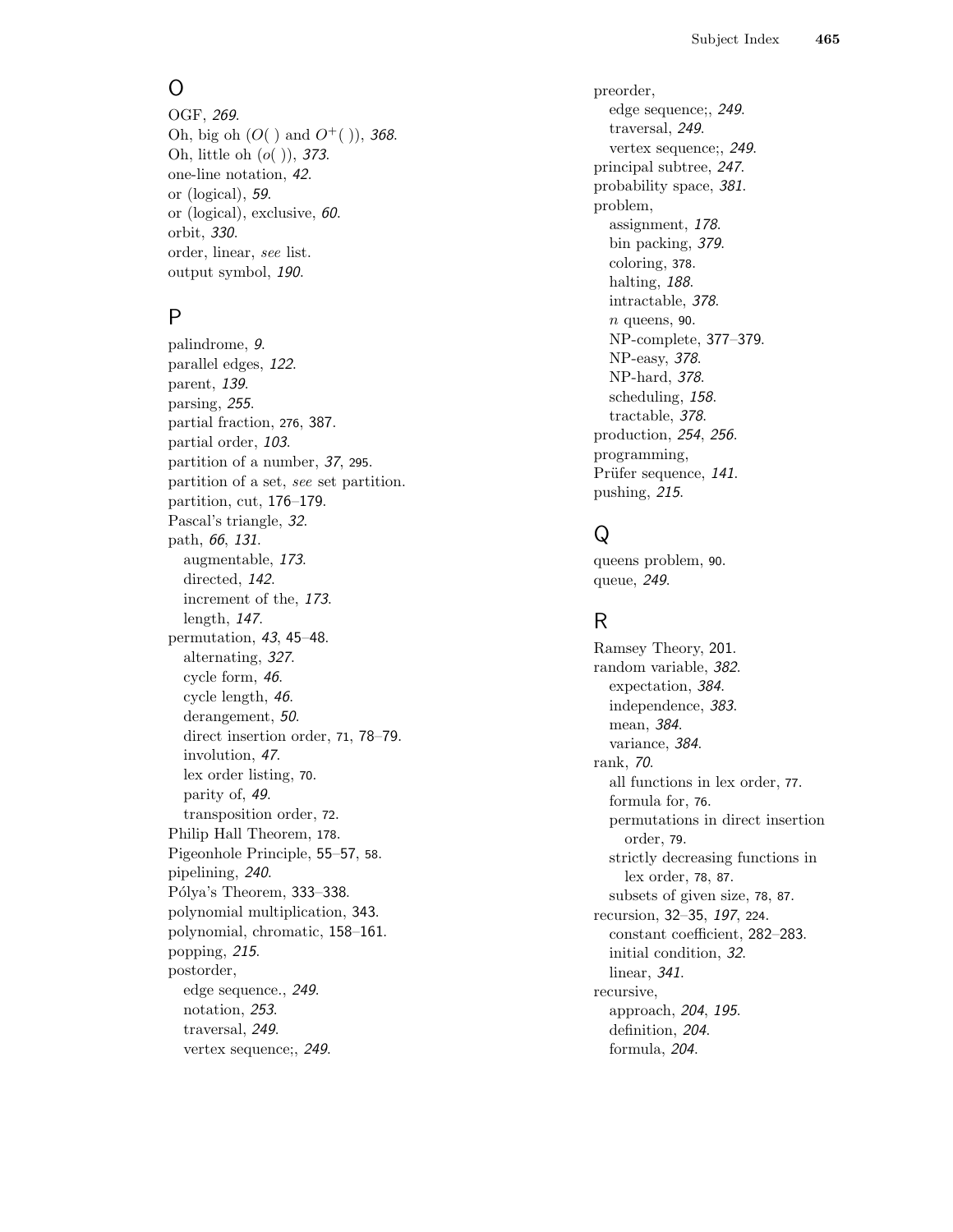recursive (continued ): solution, 204 . regular sequence, 304. counting, 296 . relation, binary, 103, 127, 142. covering, 145 . equivalence, 103, 111, 126-130, 154 . residual tree of, 75 . reverse Polish notation, 253 . root, 138 , 247. rooted map, 330. RP-tree, 139 , 247. and parsing, 255 . binary, 248–266, 288–289. binary, counting, 279-280. breadth-first traversal, 249 . depth-first traversal, 248. number of leaf, 286 –288 . postorder traversal, 249 . preorder traversal, 249 . restricted, counting, 353 –354 . statistic, 264 –265 . unlabeled, 259 –266 . Rule of Product, 6, 9-10, 292-298, 317 –320 . Rule of Sum, 8, 9-10, 292-298, 317 –320 .

# S

sample, 6. SDR (system of distinct representatives), 178 . selection, 6. sentence, 254 . sequence, 6. sequence, counting, 296, 304, 318. series, see also function, generating. alternating, 99 . bisection of, 274 . geometric, 271 , 273 . multisection of, 274 . set, 5, 19–23, 51–52. cut, 176 –179 . direct product, 41. incomparable, 25 . partially ordered, 103 .

set partition, 34, 54. block, 34 . Dobinski's formula, 320 . partition, block, 54 . sibling, 139 . sink, 172 . son, 139 , 247. sort, see also sorting network. binary insertion, 233 . bucket, 234 . comparisons, lower bound on, 229 . divide and conquer approach, 221 . Heapsort, 236 . insertion, 233 . merge, 206, 210-212, 235. merge, time, 278 . methods, 227 –228 . Quicksort, 235 . Quicksort, time, 289 –290 , 350 . sorting network, 238. Adjacent Comparisons Theorem, 241 . Batcher, 235, 239, 243–244, 308. brick wall, 239 , 244 . Bubble, 239 . Zero-One Principle, 241 . source, 172 . space, probability, 381. Sperner family, 25 . Stable Marriage Problem, 194 . stack, 15, 215, 249. standard deviation, 384 . start symbol, 254 . starting state, 189. state transition table, 189 . Stirling number, Stirling numbers of the first kind, 50 , 324 . Stirling numbers of the second kind, 34 , 54 , 97 . Stirling's formula  $(n!)$ , 12, 39. string, 6. string, counting, 296 , 304 , 318 . subgraph, 132 . directed, 142. induced by vertex, 133 . subset, 77, 82, 86, 87. sum, rapidly decreasing terms, 345. sum, slowly decreasing terms, 345. surjection, 43, 97.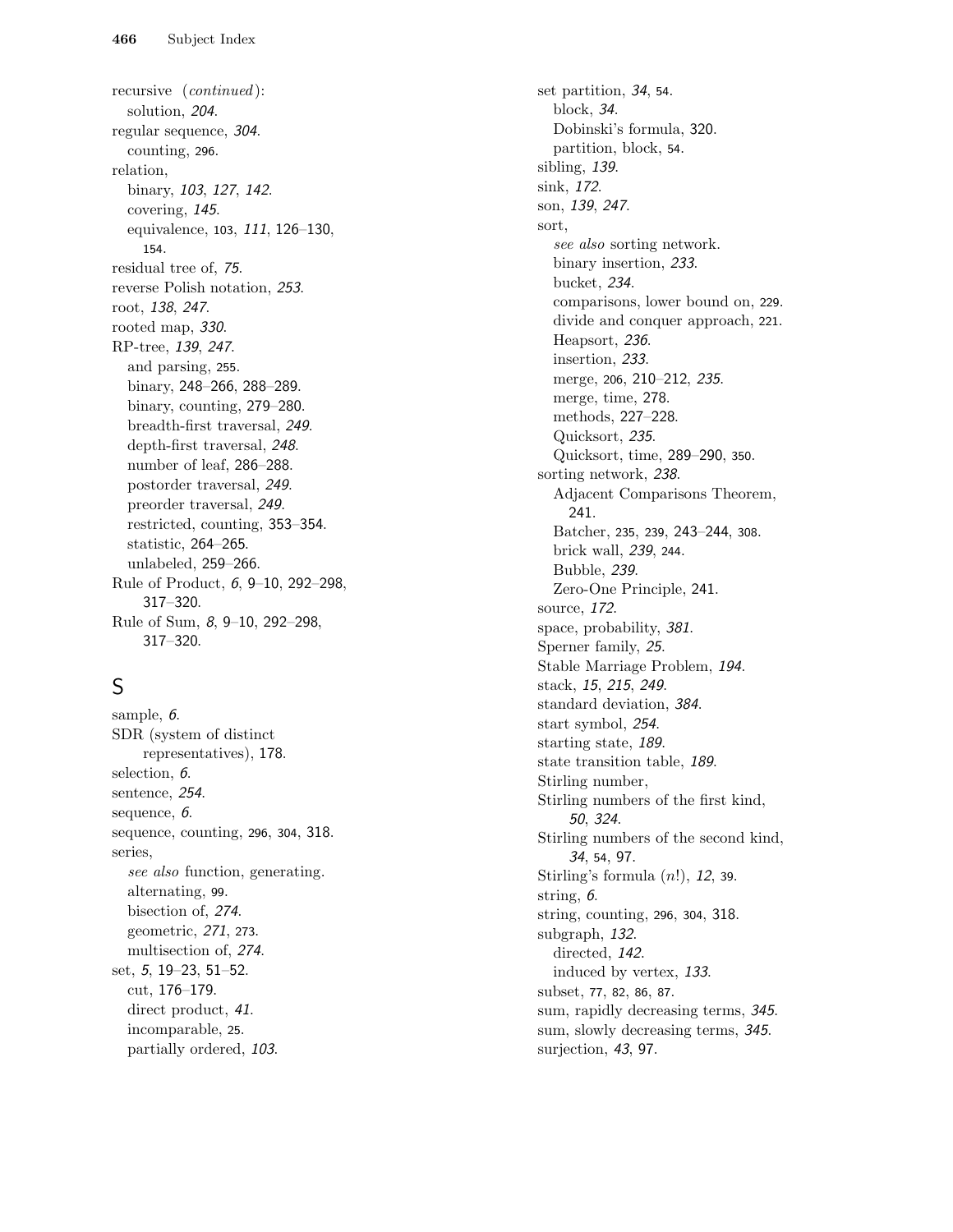syntax, 254 .

#### T

Taylor's Theorem, 267, <sup>270</sup> . terminal symbol, 254 . theorems (some), Adjacent Comparisons Theorem, 241 . Augmentable Path Theorem, 173 . Binomial Theorem, 20 . Bonferroni's inequality, 102 . Burnside's Lemma, 112 . Chebyshev's Inequality, 385 . convolution formula, 272 . Dobinski's formula, 320 . exponential formula, 321 . Five Color (Heawood's) Theorem, 165 . Four Color Theorem, 158 . Fundamental Theorem of Algebra, 387 . Kuratowski's Theorem, 162 . Lagrange inversion, 326 . Marriage (Philip Hall) Theorem, 178 . Max-Flow Min-Cut Theorem, 177 . Multinomial Theorem, 31 . Pigeonhole Principle, 55 . Pólya's Theorem, 333. Principle of Inclusion and Exclusion, 95 . Ramsey's Theorem, 202 . Rule of Product, 6 . Rule of Sum, 8 . Stirling's formula  $(n!)$ , 12. Taylor's Theorem, 270 . Vandermonde's formula, 274 . Zero-One Principle, 241 . Theta  $(\Theta($  )), 368. Tower of Hanoi, 214 –216 . trail, 131 . transposition order, 72 . Traveling Salesman Problem, 378 . traversal, 248 –252 . tree, 66, 136, 139. binary, 140, 259. decision, 65. depth first spanning, 153. free, 136 . full binary, 140, 259.

tree (continued ): heap, 236 . height of rooted, 140. height of, 230. labeled, counting, 143 –144 . leaves of, 66. lineal spanning, 153. ordered rooted, 66 . parse, 255 . postorder traversal, 249 . preorder traversal, 249 . root of, 66. rooted labeled, counting, 326 . rooted plane, see RP-tree. rooted unlabeled, counting, 354 –355 . spanning, 139, 150-154. spanning, minimum weight, 150 –154 . traversal algorithms, 84, 248-252. truth table, 61 . Turing machine, 188 . two-line notation, 43 .

#### $\cup$

uniform distribution, 381 . unrank, see rank.

#### $\vee$

value, 172 . Vandermonde's formula, 274 . variable, random, 382 . variance of a random variable, 384. Venn diagram, 96 . vertex, 66, 122, 123. adjacent, 123 . cut, 134 . degree, 124, 126. isolated, 125 , 132 . loop, 125 . sequence, 131 . sink, 172 . source, 172 . terminal (leaf), 140 . VLSI design, 169 .